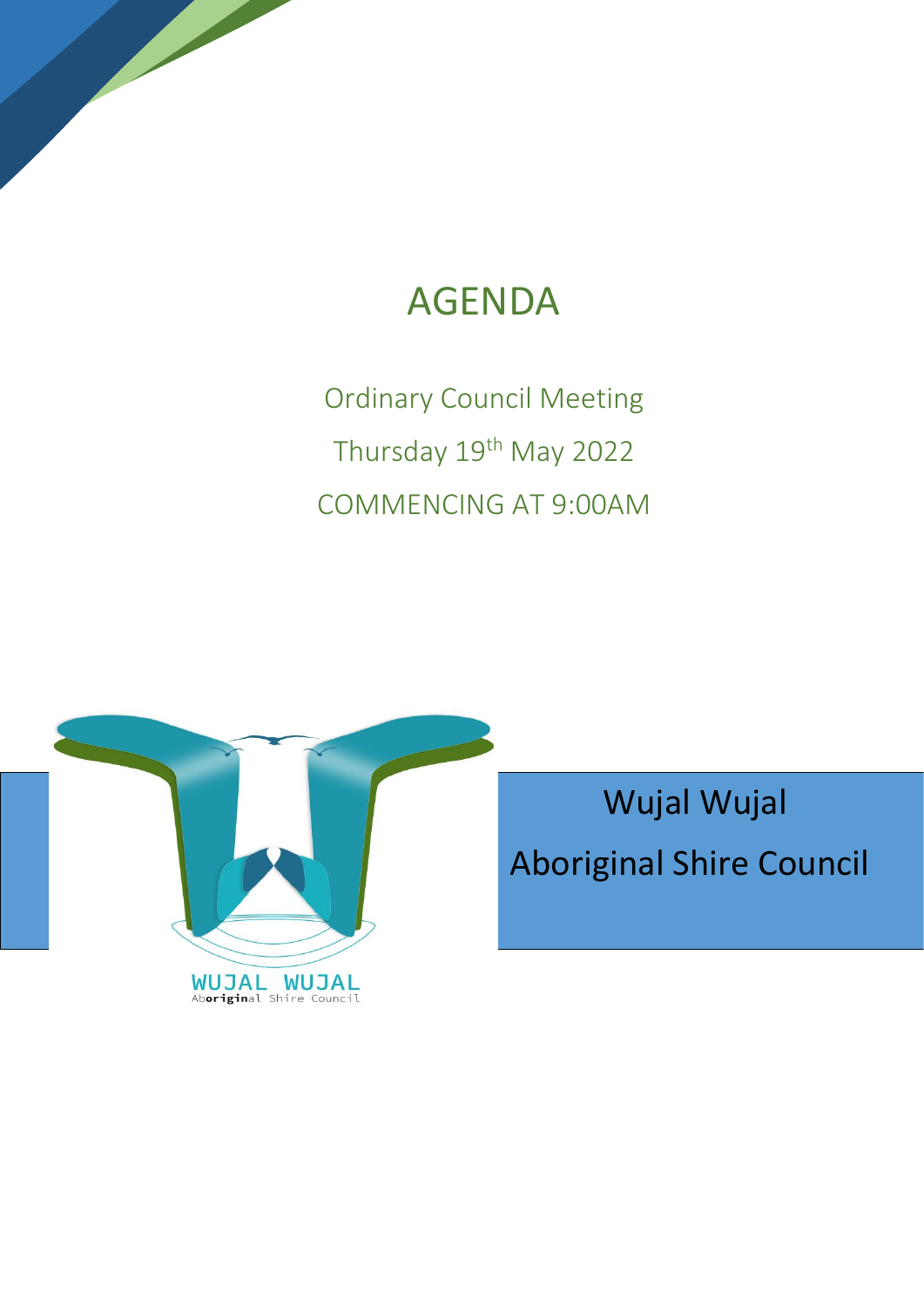

WWASC COUNCILLORS

Councillor Bradley Creek, Mayor Councillor Vincent Tayley, Deputy Mayor Councillor Robert Bloomfield Councillor Regan Kulka Councillor Vanessa Tayley

WWASC holds their Council Meetings On the third Thursday of the Month Beginning at 9:00am The attendance of all councillors is requested.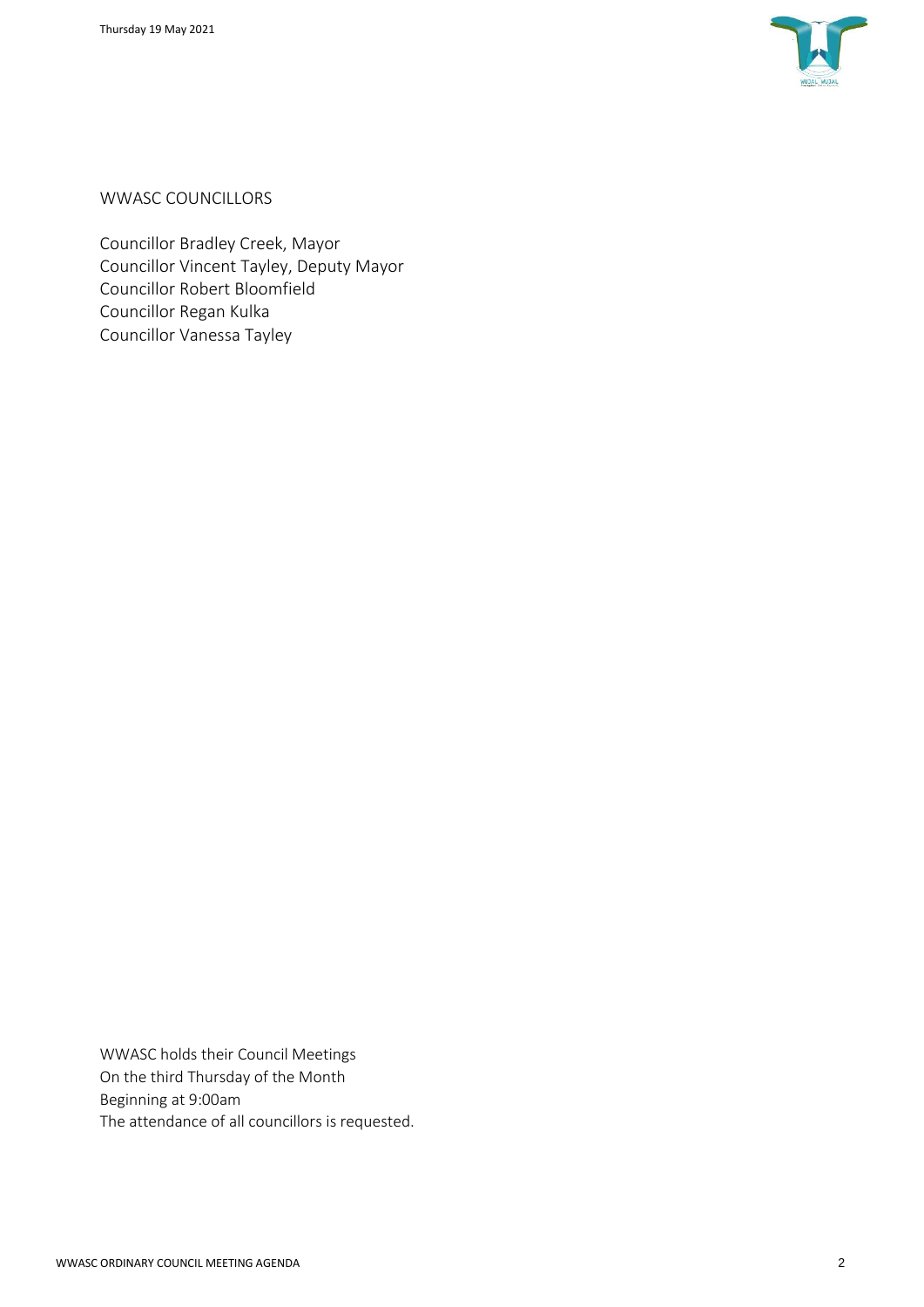

## ORDER OF BUSINESS

- 1 [WELCOME / MEETING OPENED](#page-3-0)
- 2 ATTENDANCE / APOLOGIES VISITORS/PRESENTERS
- 3 [CONDOLENCES / CONGRATULATIONS](#page-3-1)
- 4 COUNCILLOR OBLIGATIONS / DECLARATION OF INTERESTS
- 5 CONFIRMATION OF PREVIOUS MINUTES
- 6 REPORTS
	- [6.1 Mayors Report](#page-4-0)
	- [6.2 CEO's Report](#page-4-1)
	- 6.3 Financial Controllers Report
	- 6.4 DF & CS Report
	- 6.5 DW & BS Report
- 7 [CLOSED SESSION](#page-16-0) -
- 8 [GENERAL BUSINESS / LATE ITEMS](#page-16-1)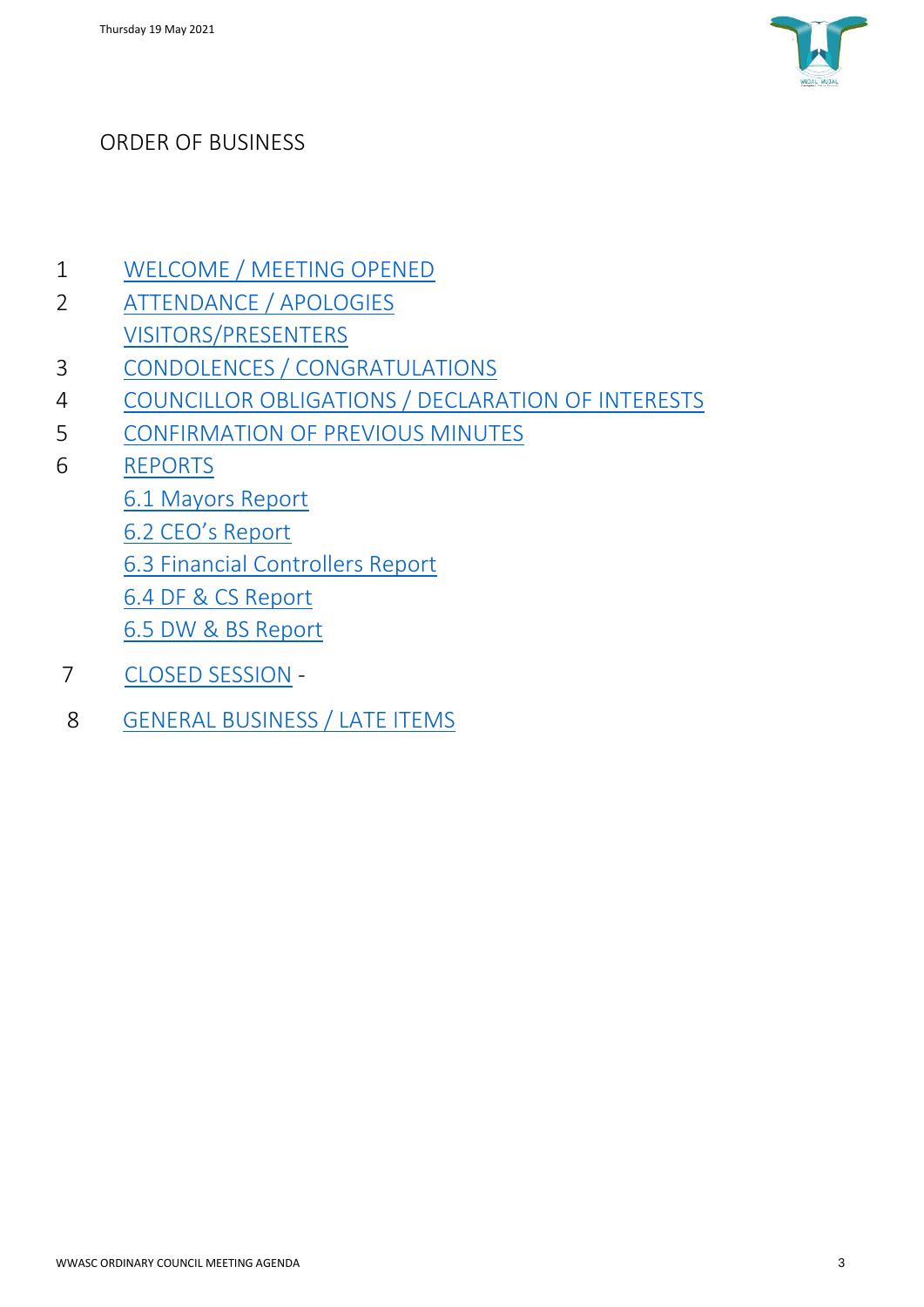

## <span id="page-3-0"></span>1. WELCOME/MEETING OPEN

Mayor welcomes everyone and opens the meeting.

## 2. ATTENDANCE/APOLOGIES

VISITORS/PRESENTERS

| <b>VISITORS</b>   |  |
|-------------------|--|
| <b>PRESENTERS</b> |  |

- <span id="page-3-1"></span>3. CONDOLENCES/CONGRATULATIONS
- 4. COUNCILLOR OBLIGATIONS/DECLARATION OF INTERESTS

Declaration of Material Personal Interest (MPI) on any item of business Declaration of Conflict of Interest on any item of business Registers of Interest

## 5. CONFIRMATION OF MINUTES

Confirmation of Previous Minutes of meeting held 20 May 2021 as circulated.

Business Arising from Previous Minutes report given at the meeting.

6. REPORTS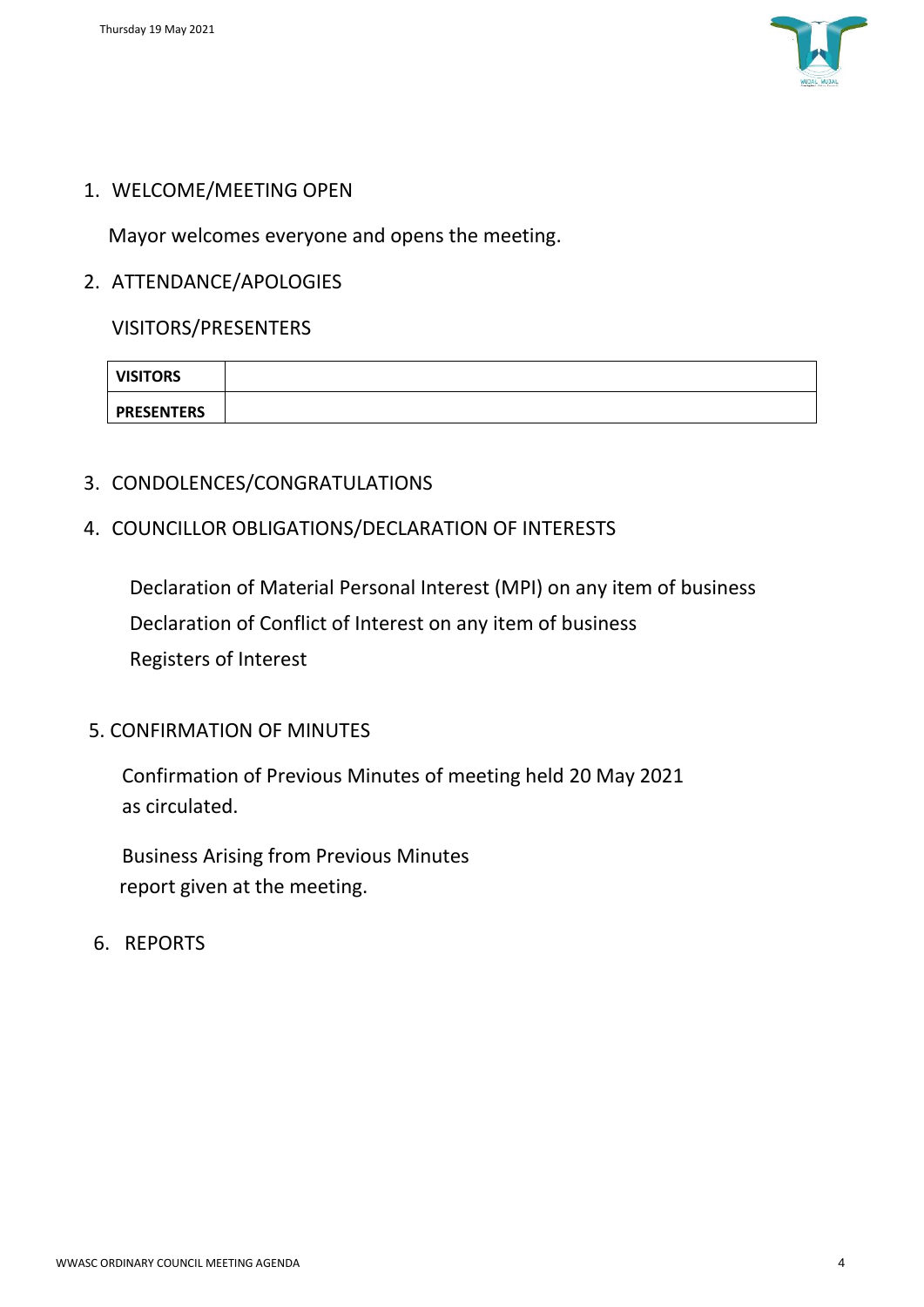

## <span id="page-4-0"></span>6.1 Mayors Report

| <b>DATE</b> | MEETING/ACTIVITY | <b>LOCATION</b> | <b>DETAILS</b> |
|-------------|------------------|-----------------|----------------|
|             |                  |                 |                |
|             |                  |                 |                |
|             |                  |                 |                |
|             |                  |                 |                |
|             |                  |                 |                |
|             |                  |                 |                |

## 6.2 Chief Executive Officer's Report

## <span id="page-4-1"></span>**1. REPORTS**

## **WUJAL WUJAL ABORIGINAL SHIRE COUNCIL**

## **ORDINARY COUNCIL MEETING**

**Thursday 19 May 2022**



## **6.2 Chief Executive Officer Report**

- 6.2.1 COVID-19 Status Report
- **6.2.2** Indigenous Leaders Forum
- 6.2.3 Establish Local Thriving Communities Advisory Committee
- 6.2.4 Pama Futures Presentation **the Voice to Parliament**
- 6.2.5 Accommodation Business Model
- 6.2.6 TCICA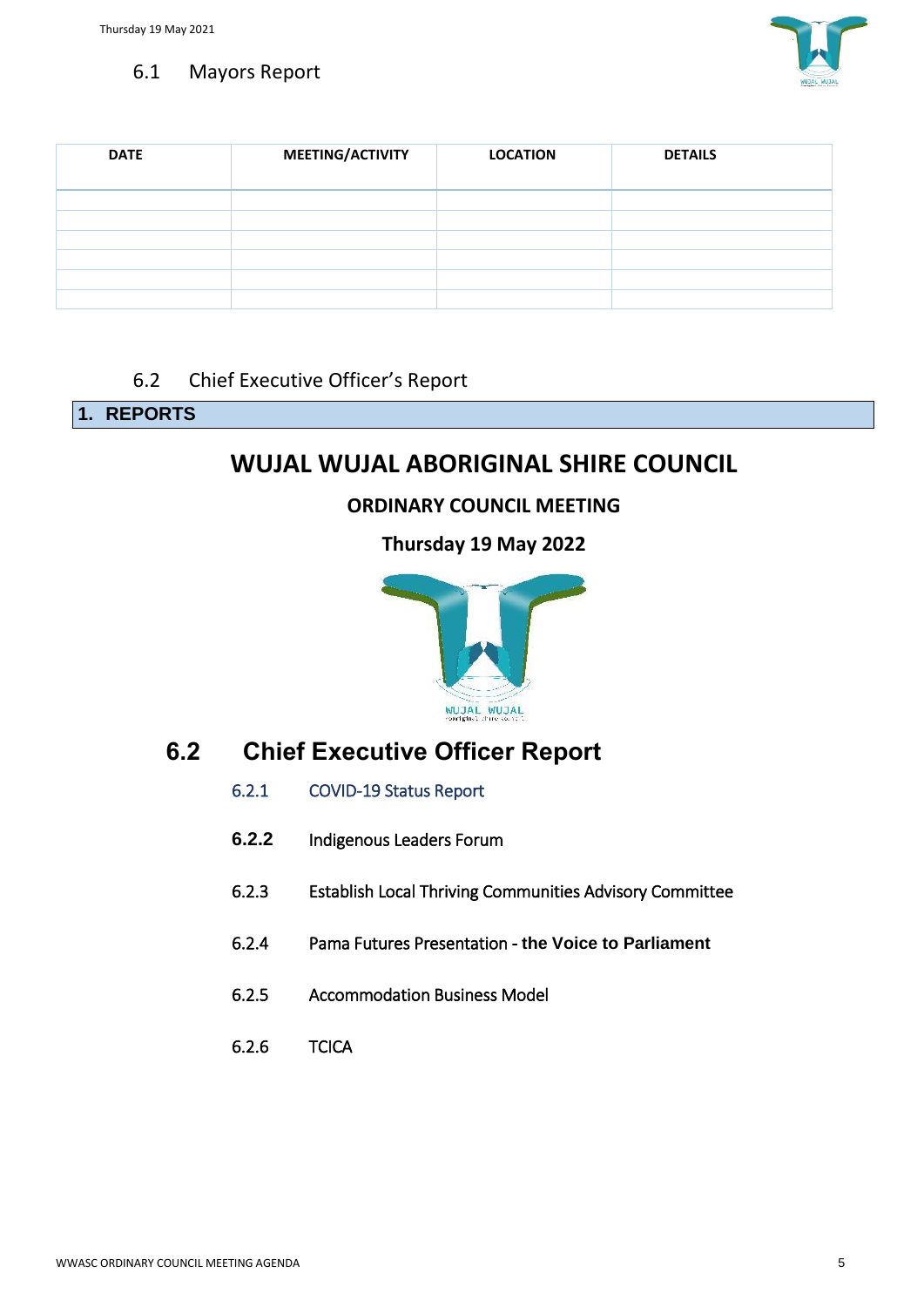

## **6.2 Chief Executive Officer Report**

## 6.2.1 COVID-19 Status Report

Wujal Wujal community continues to record positive cases. On Friday 13 May 2022 there were 5,931total cases across the TCHHS with 121 active cases. There have been 133 cases in Wujal Wujal with 1 case active.

The rules around close contact have again changed. Provided they test negative and have no symptoms close contacts can now move freely without isolation. They must wear a mask whilst away from home and can not visit vulnerable locations such as hospitals and aged care facilitiesare able to leave isolation on day 7.

Social and welfare support is being provided to the community by Apunapima Health through the Wujal Wujal Justice Group. This support could be essential groceries, telephone Credits, power cards etc.

Council continues to monitor the situation and receive updates through the Wujal Wujal Health Clinic and the District Disaster Coordination Centre. The teleconference with the team from Torres and Cape Hospital Health have now moved from fortnightly to three weekly as the response level has dropped down from 4 to 3 as cases continue to drop across the region.

The community messaging has been promoted through the local radio and Council's FaceBook page. The messaging remains the same – Social Distancing of 1.5 meters – Maintain hand hygiene – Wear a mask indoors even though it is no longer mandated and where required – Get Vaccinated.

#### **RECOMMENDATION**

That Council note the COVID-19 status report for May 2022

## **6.2.2 Indigenous Leaders Forum**

On Wednesday and Thursday 27 & 28 April 2022 the Mayor and I attended the LGAQ hosted Indigenous Leaders Forum in Cairns. The CEO will give a verbal update

#### **RECOMMENDATION**

That Council note the report on the Indigenous Leaders Forum held 27 and 28 April 2022

## **6.2.3 Establish Local Thriving Communities Advisory Committee**

In 2016/2017 the Queensland Productivity Commission (QPC) undertook an Inquiry into service delivery in remote and discrete Aboriginal and Torres Strait Islander communities. The Inquiry was in response to concerns expressed by Indigenous leaders that the level of investment in all services (Federal, State and non-government) was not delivering higher outcomes for members of their communities. The QPC was asked to consider investment in remote and discrete Indigenous communities and what works well, and why, with a view to improving outcomes for Aboriginal and Torres Strait Islander people.

In June 2018, the Queensland Government made a long-term commitment to work with the 19 remote and discrete Aboriginal and Torres Strait Islander communities, their leaders and Mayors and other stakeholders to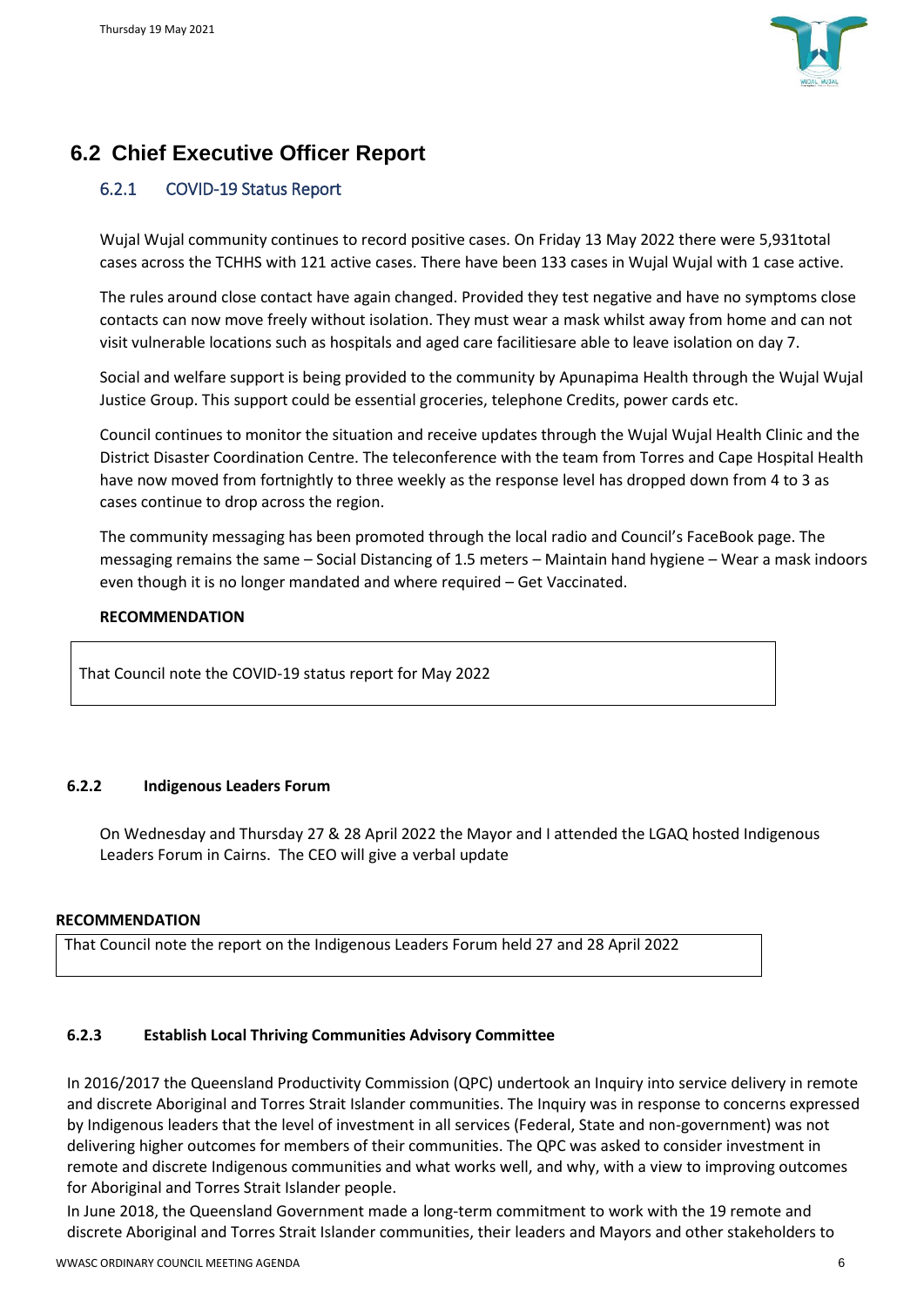

implement the intent of the reform agenda proposed by the QPC. The Queensland Government has advised that it is committed to working with the state's 19 remote and discrete Aboriginal and Torres Strait Islander communities to establish greater decision-making authority in service delivery and economic development through the Local Thriving Communities (LTC) reform. Each Council is able to determine how best the community can connect with LTC. Communities have Local Decision-Making input as to which services are provided to communities and input into how the service will be delivered. Most communities have established an LTC Committee.

At the same time that the LTC has been under discussion, the federal government programs have also been subject to a local decision making initiative through Pama Futures. The Pama Futures local decision making process has progressed to a point where a local decision making group has been formed consisting of Mayor Bradley Creek, Councillor Vanessa Tayley, Patrick Nandy Jnr and Ethel Winkle.

It is recommended that the Pama Futures Local decision making group also for a committee to deal with LTC local decisions for State Government funded programs and that this group be formally appointed as an advisory committee of Council pursuant to Section 264 of the Local Government Act 2009. The Committee shall provide advice to Council to guide its decisions relating to the implementation of the Queensland Government's Thriving Local Communities Initiative State government funding and programs in the community and providing advice to Council to guide decisions in relation to Pama Futures and Federal government funding and programs in the community.

A terms of reference has been developed to guide the role and actions of the committee

## RECOMMENDATION

That Council Appoint the following advisory committee pursuant to Section 264 of the Local Government Regulation 2012 Wujal Wujal Local Thriving Communities and Pama Futures Advisory Committee Further Council appointment of the following community members as members of the Wujal Wujal Local Thriving Communities and Pama Futures Advisory Committee;

Mayor Bradley Creek Cr Vanessa Tayley Patrick Nandy Jnr Ethel Winkle

## **6.2.4 Pama Futures Presentation - the Voice to Parliament**

Kerry Hull from Pama Futures and NIAA representatives will brief Council on the Voice to Parliament developments and its links with the Pama Futures empowerment work underway. The Australian Government's NIAA representative will help explain the current national landscape and the local link up.

For discussion

## **6.2.5 Accommodation Business Model - Discussion**

John O'Halloran from the Department of Local Government has been assisting Council with the development of a business model that will ensure that the new contractors accommodation, Eco Tents and south side camping operate effectively as a revenue generating business unit.

#### **6.2.6 Torres and Cape Indigenous Council Alliance**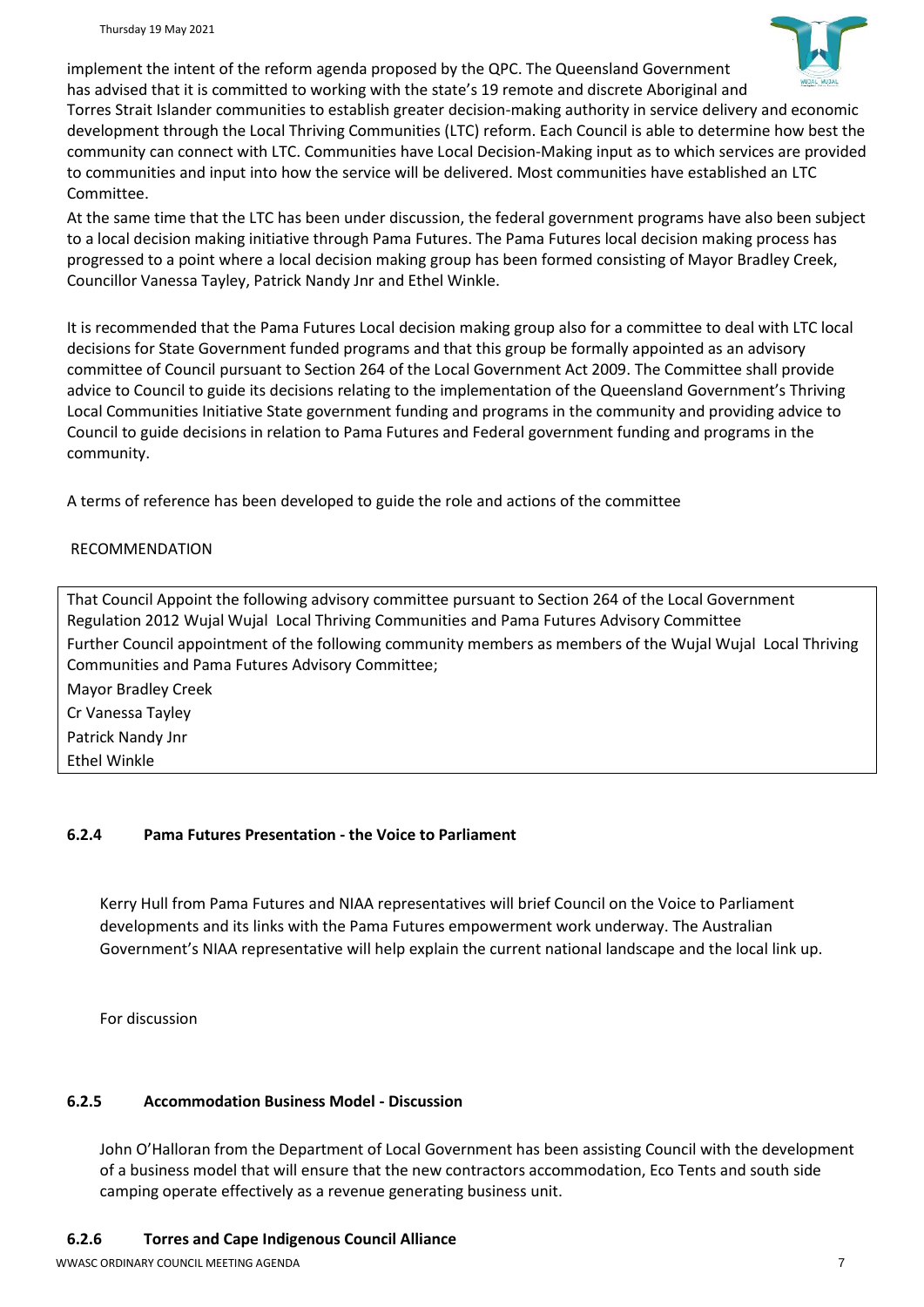

On Tuesday and Wednesday 10&11 May the Mayor and CEO attended the TCICA meeting held in Cooktown.

The meeting had updates from the following projects;

- Regional Resilience Coordinator
- Remote Area Board
- Sly Grog Working Group
- Financial Sustainability Working Group
- TORCH Health System Reform
- Remote Community Food Security Action Plan
- Freight Equalisation
- Remote Indigenous Housing
- LGAQ Update
	- <sup>o</sup> The KAP candidate for Leichardt Mr Rod Jenson also addressed the meeting
	- $^{\circ}$  An overview of the \$4.4m Cape Resilience Project was given by Alex Ung. Wujal Wujal is part of this project and the outcome will be a fully compliant and comprehensive asset management system
	- ° TCICA also endorsed a previous decision in relation to the Bertiehaugh Road and maintaining access from Mapoon/Weipa to the Northern Peninsula Area
	- Michael Coots gave a demonstration/overview of a geo spatial data mapping tool that is available through DSDATSIP
	- $\degree$  The DSDATSIP NDIS Development team gave an update on the business opportunities that may be available in indigenous communities for people to become personal care providers yard maintenance etc
	- <sup>o</sup> Representatives from Glencore gave an over view of the Aurukun Bauxite project.

Resolutions were also passed to endorse the Regional Drought Resilience Plan and to not proceed with the Grant Guru program.

## **6.3 Financial Controllers Report**

## **6.4 Department of Finance & Corporate Services Report (DF&CS)**

**\_\_\_\_\_\_\_\_\_\_\_\_\_\_\_\_\_\_\_\_\_\_\_\_\_\_\_\_\_\_\_\_\_\_\_\_\_\_\_\_\_\_\_\_\_\_\_\_\_\_\_\_\_\_\_\_\_\_\_\_\_\_\_\_\_\_\_\_\_\_\_\_\_**

#### **Finance Manager Finance Manager Report**

**For Month Ended 30 April 2022**

1. Total Bank Balance as at 30 April 2022 is \$2,771,470.48 comprising of: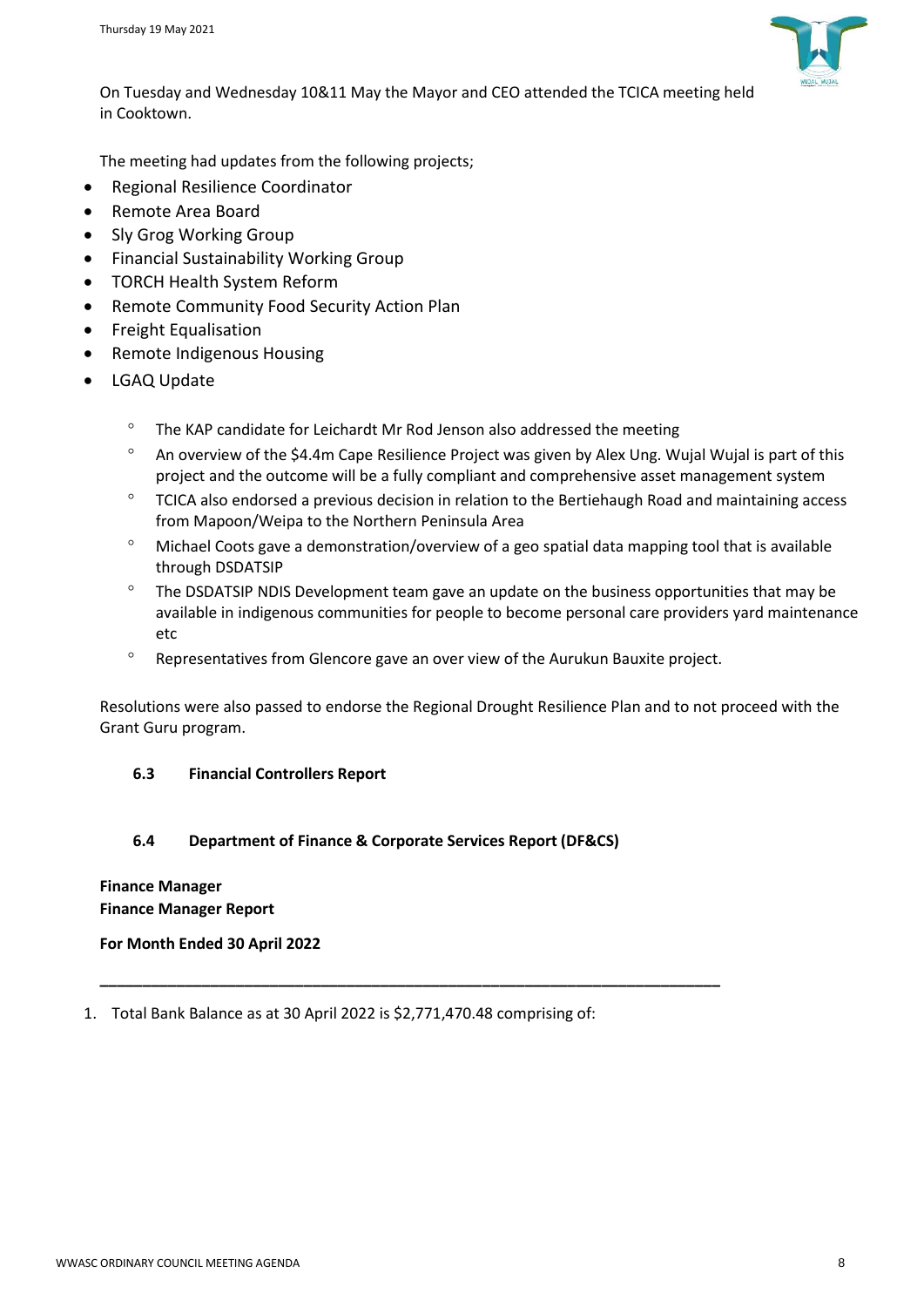



2. Grant funds and large deposits received during the month are listed as follows:

| <b>Funds Received From</b>                                                            | <b>Reason for Grant</b>                                                 | <b>Grant Type</b> | <b>Amount</b>    |
|---------------------------------------------------------------------------------------|-------------------------------------------------------------------------|-------------------|------------------|
| Community<br><b>Broadcasting</b><br>Foundation                                        | Specialist Radio<br>Programming Round 2-<br>2021-2022                   | Operating         | \$<br>10,494.00  |
| Creche & Kindy                                                                        | <b>QKFS Kindy Funding</b>                                               | Operating         | \$<br>34,035.65  |
| Department of Health                                                                  | <b>ATSI Public Health Grant</b>                                         | Operating         | \$<br>49,128.20  |
| Department of Health                                                                  | Home Care Package Subsidy                                               | Operating         | \$<br>16,788.90  |
| Department of State<br>Development,<br>Infrastructure, Local<br>Government & planning | Financial Assistance Grant-<br>2022-2023 IRG & GPG                      | Operating         | \$<br>461,938.00 |
| Queensland<br>Reconstruction<br>Authority                                             | WWASC.0002.18191.QDRF<br><b>GRANT CLOSEOUT ASSESS</b><br><b>PAYMENT</b> | Capital           | \$<br>24,200.00  |

## **Grant Funding Cash Received During the Month:**

## **Other Deposits Received During the Month: NIL**

- 3. Credit Card Reconciliation is completed and up to date as at 30 April 2022.
- 4. Taxation & Compliance Matters
	- Estimated GST payable at 30 April 2022 is \$ 197,579.72.
	- IAS for the month of April 2022 will be lodged by the 21<sup>st</sup> of May 2022
	- No other matters outstanding
	- **6.4.1** Interim Audit for financial year ending 30 June 2022 to begin on week beginning 2 May 2022 for a period of two weeks.

## **6.4.2 Accounts Receivable**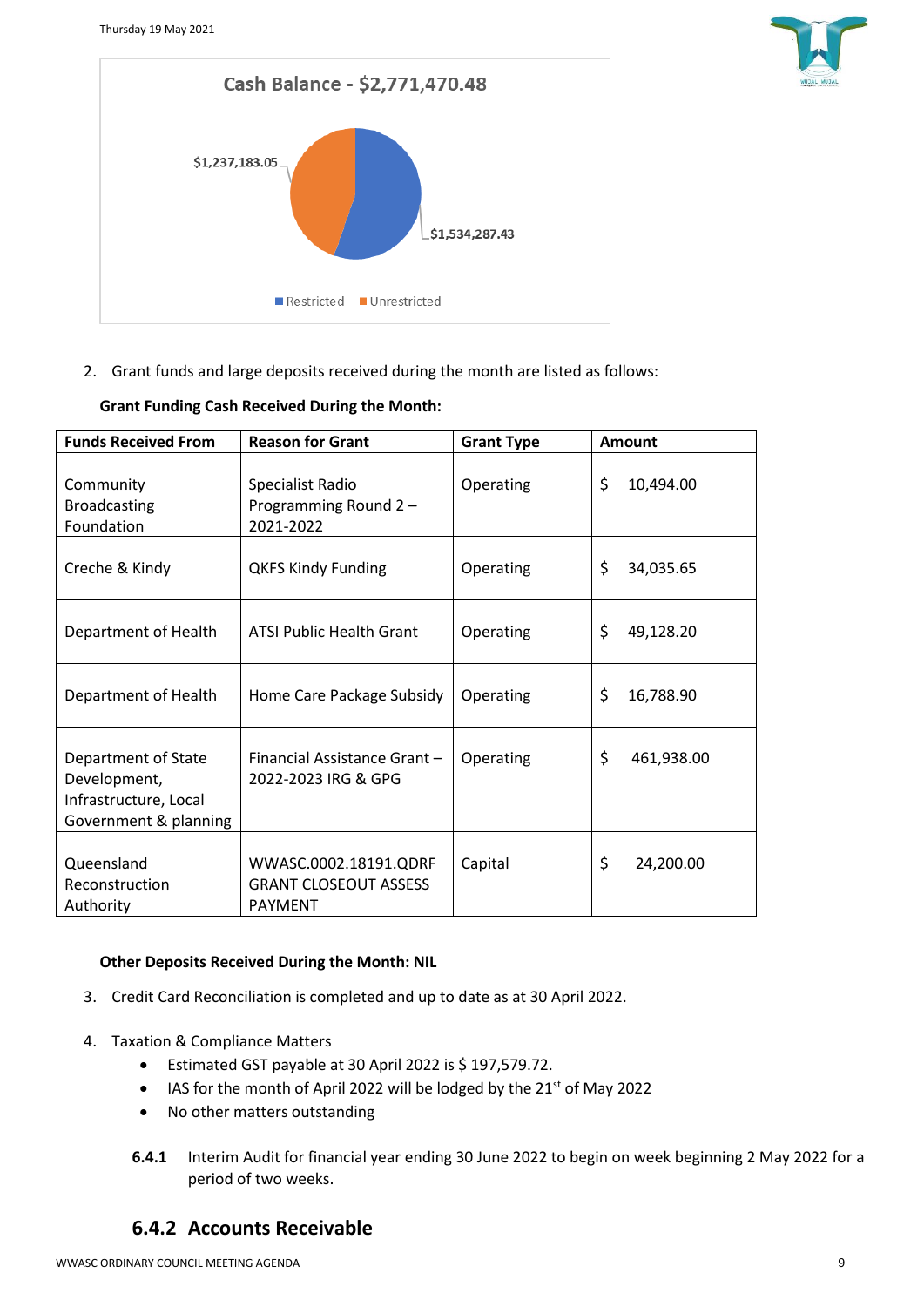

## **6.4.3 Accounts Payable**

**Payroll**

## **Payroll Officer Report**

| <b>Reporting Period</b>  | April 2022      |
|--------------------------|-----------------|
| Department               | Payroll         |
| <b>Reporting Officer</b> | Renelle Shipton |

| Total number of employees as at 30 <sup>th</sup> April 2022 |  |
|-------------------------------------------------------------|--|

## **Summary of Payrun for the month**



## **Staff movement for the month**

| Appointments              |  |
|---------------------------|--|
| Resignations/terminations |  |

## **Other Payroll Matters**

• No other payroll matters for this month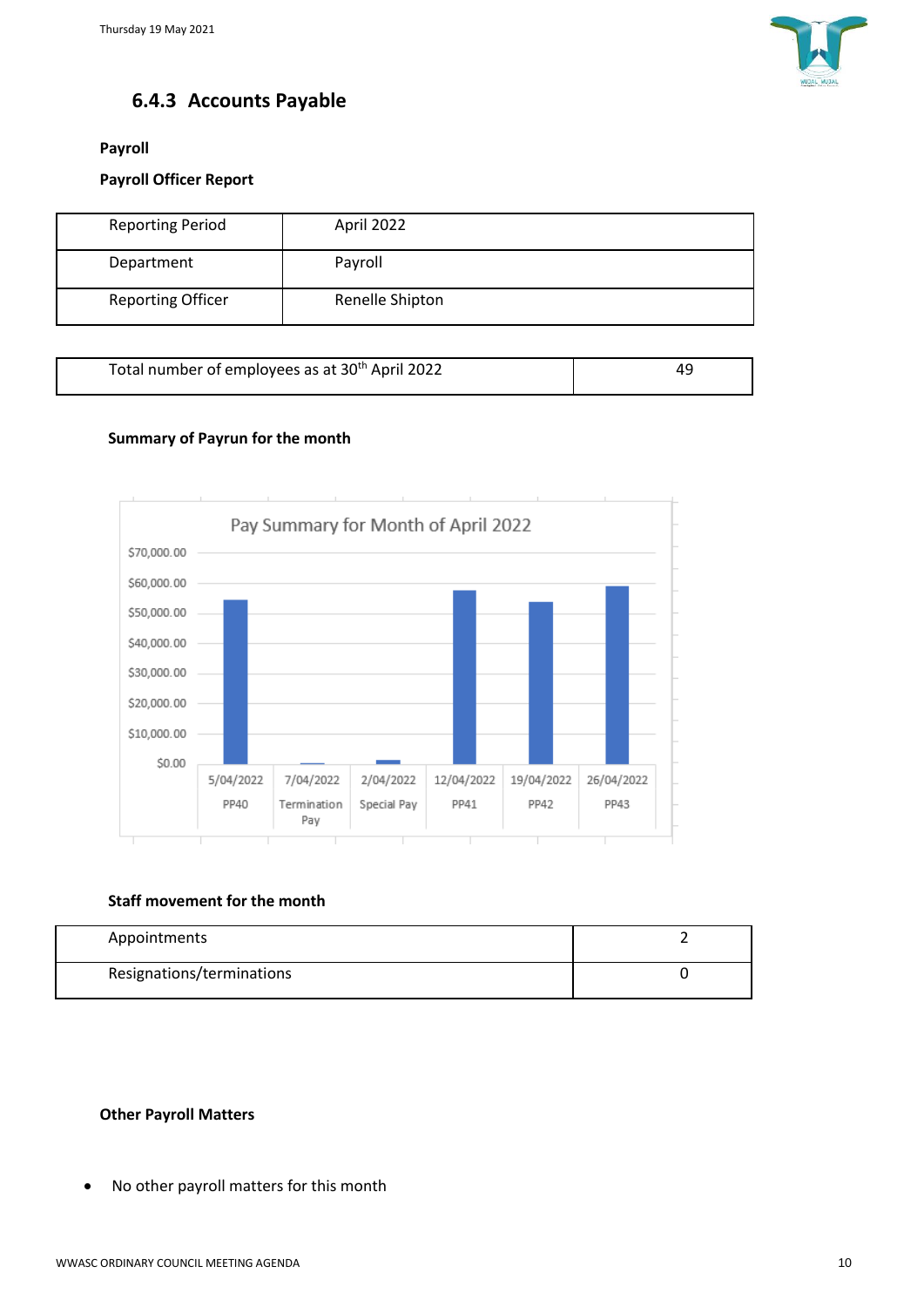## **6.4.4 Information Management**

## **Ordinary Council Meeting Report**

| <b>Reporting Period</b>  | April 2022                               |
|--------------------------|------------------------------------------|
| <b>Department</b>        | Finance – Information Management Officer |
| <b>Reporting Officer</b> | Wendy Rowlands                           |

## **Records Management**

Continued and ongoing filing and document management in MAGIQ, Council's common drive "H", SharePoint, Outlook, Practical and all other Council data bases to ensure Council meets their obligations and statutory requirements under the Public Records Act 2002 and advise all staff of their obligations in relation to the creation and maintenance of records within the Council in a manner that is compliant with the standards set out by Queensland State Archives.

## **IT Management**

The spreadsheet below indicates the number of Fourier, Brilliant, Magiq and Telstra incident tickets created for the month of March 2022

| <b>FOURIER</b> | <b>TELSTRA</b> | <b>MAGIO</b> | <b>BRILLIANT</b> |
|----------------|----------------|--------------|------------------|
| <b>APRIL</b>   | <b>APRIL</b>   | <b>APRIL</b> | <b>APRIL</b>     |
| 61             | 10             |              |                  |

6.5 Department of Works & Building Services Report (DW & BS)

- Truewater (Contractor for the STP upgrade), Recs, & Project Manager had a meeting with Contractor to establish how would we attempt to meet DES request on the volume of grey water and the area required for the release, from this meeting there will be a EOT request and a VO submitted to cater for expanding population and demand.
- Continuous consultations/meetings with BDO in relation to our budget, how we are tracking and if we're maintaining the governance requirements of procurement etc.
- Meeting with the department Stephen Robbins, Deanne Stewart, BDO, Mayor & CEO in regard to how WWASC Lobby to the state government about the QTC loan.
- Meeting with IKC stakeholders based on the new funding methodologies and what it means for the IKC.
- Met with Prince consultants on what is the best way forward for our Council/Community to manage our waste in a wet tropics area and how it can be cost effective to be compliant.
- Ongoing meeting with the department (John O Halloran) on the business plan in relation to if WWASC manage and operate the 2 accommodation sites including the camping facilities over at the Southside, due to the draft business plan (tabled) with the significant cost and I know the elective members and myself would like to see the economic development in the council, due to the costs it would be viable to go out to contract until we can see more positives in the Council budgets.
- Recommendation: Council agrees to tender the 2 newly built units and tents site to external contractor until we can meet all costs in relation to managing these facilities, also temporarily closing down the camping area, as it costs Council more to maintain than what \$\$\$ we are receiving for campers.
- All Council supervisors met at the admin veranda for discussions and update on where we're at and welcoming Brett DeChastel who will be the WWASC Governance advisor appointed by the state department.
- Working with John O Halloran to update and implement the Council's Risk management/Risk Register and the new induction booklet.
- Recommendation: to move pay run to Friday, due to staff are now taking Thursday off.
- Working to finalise and capitalise on the early warning signal, which everyone in Wujal and neighbouring shire is fully aware of, well they should because it kept the CEO and myself up all weekend.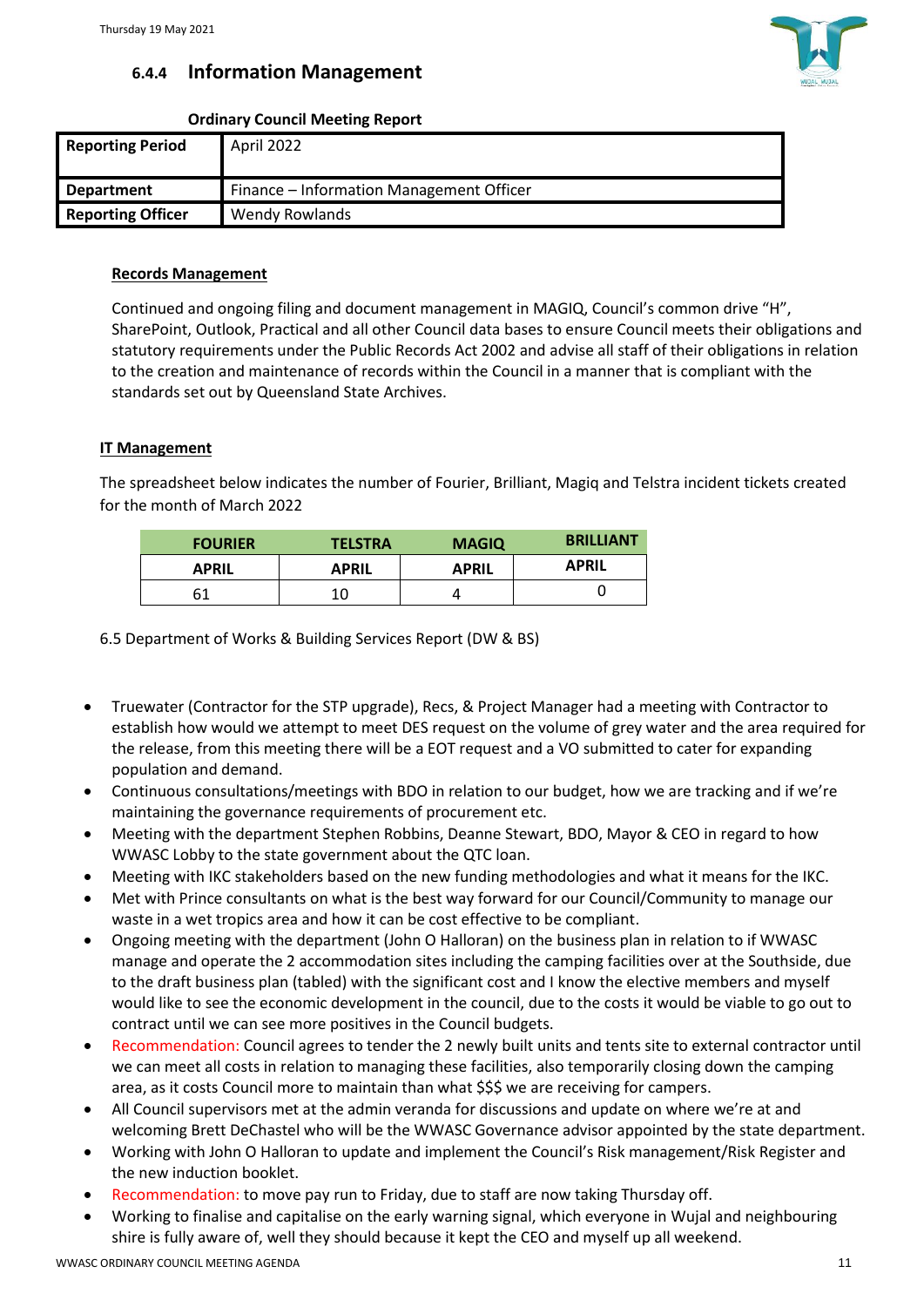• Attended 2 courses held by LGAQ for Grants writing, basically the topics were based on the who, what, when, why, and how to be successful with submissions.



- Line managers and other staff members are concerned that they have to utilise their own private phone and not getting reimbursed for their expenses, and this is why at times they do not answer calls or return them, also due to the risks with our IT where staff do access their emails and work related documents on their private phones.
- Staffing Welcome Geoffrey Rosendale back as Civil Works Coordinator, Welcome new P&G Supervisor – Phil Carlton and P&G officer Sam Baxter. We have had Trenton Denman, Dwayne Denmand & Dwayne Matheson resign from P & G.

## **6.5.1 Capital Works**

- W4Q Guest Accom EOT Variation approved to spend unspent funds.
- BoR Eco Village EOT Variation approved to spend unspent funds.
- ICCIP Milstone 3 documents finalised and sent off for completed projects.
- SCADA at 65%.

#### **6.5.2 Civil Works**

WWASC has been given a PO from Douglas Shire to complete 26km maintenance grade on the China Camp Road. If WWASC can deliver this job in the approved timeframe, within budget and meeting required scope we have the potential to receive further PO's from Douglas.

## **6.5.3 Building**

| <b>BUDGET/Works order</b>            | total buget   | % done | address           |
|--------------------------------------|---------------|--------|-------------------|
| <b>B36317 OT</b><br>modification     | \$18,400.00   | 5%     | 3 Yalanji Close   |
| B51322 Driveways                     | \$18,620.00   | 100%   | Little Douglas St |
| B48762<br>Bathroom/Kitchen           | \$45,100.00   | 10%    | 42 Hartwig St     |
| <b>B38872 Bathroom</b><br>Upgrade    | \$34,200.00   | 50%    | 23 Florence Lane  |
| <b>B38873 Internal Pre-</b><br>paint | \$11,389.00   | 50%    | 23 Florence Lane  |
| Plug-In Projects                     | \$235,0000.00 | 40%    | Of entire builds  |
|                                      |               |        |                   |

#### **Guest Accommodation**

Furniture ordered for both Accommodations, awaiting final delivery.

Plants, flowers are in final purhcasing stages.

Property Buildings are at 100% complete Fully furnished are at 50%

Property lawns are maintained by Council workers.

#### **Community Hall**

Works at 95% complete, now waiting on SS splash back for the cooking area.

#### **Guest Accommodation**

Furniture ordered for both Accommodations, awaiting delivery.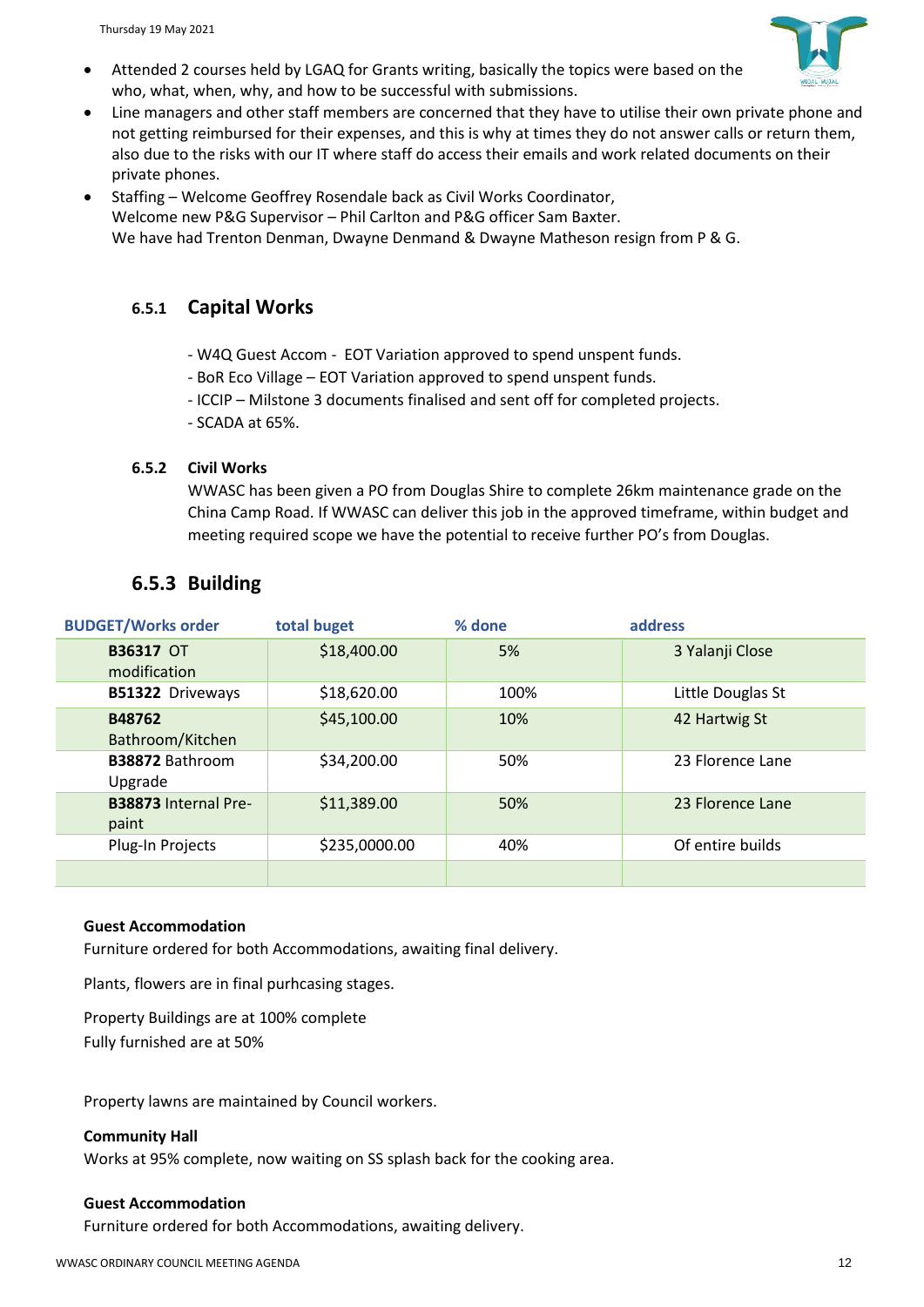Thursday 19 May 2021

Plants, flowers are also ordered awaiting delivery.

Property Buildings are at 100% complete Fully furnished are at 50%

#### **Plug-ins**

7x at Roof complete stage waiting now for frame inspection Windows for the next 6 houses will start fabrication on the 25<sup>th</sup> May 2022.

## **6.5.4 Water & Waste**

We have had David & Ben from the Tropic Public Health Unit up for a week doing ongoing training, sampling, and monitoring. ICCIP –Storm Water Drain work commenced and came to a halt with flood weather event. Works

## **6.5.5 Recycle Centre**

to recommence soon.

AUSWASTE Cooktown and COEX are assisting Wujal Wujal Container Refund Point to get more community members accessing the scheme. Currently open Tuesday & Thursday 8-1PM.

## **6.5.6 Animal Management & Environmental Health**

#### **Treatments:**

19<sup>TH</sup> – 20st Conducted monthly treatments with Helen and PJ

#### **Complaints/Concerns:**

Attended to complaints about owners' dog being in and around the café, had an incident concerning a dog biting and chasing people where I have impounded and informed owners that the dog is declared dangerous and issued a written warning letter stating if dog is outside of its enclosure, it will be a immediate surrender to the council. Then had an incident report come in later that month about the dangerous dog outside its enclosure so had the owners surrender the dog over to council.

Medicated injured any injured dogs

#### **Miscellaneous:**

Cleaned pound

Posted posters about impounding dogs

Organised a purchase order for chains and runners for menacing/wondering dogs

Collected and injured dog and have the owner sign a euthanasia consent form

Collected dangerous dog and had the owners sign a surrender form

Collected de-sexing consent forms for next de-sexing clinic.

Organised forms and files for easy find and access and to make sure all is up to date

Had an owner ask me to rehome a dog that they have claimed is making them sick. Owner signed a surrender consent form and we have arranged Niki to come and pick it up for rehoming.

Patrol around the community

Animals in community: 69 dogs and 2 cats

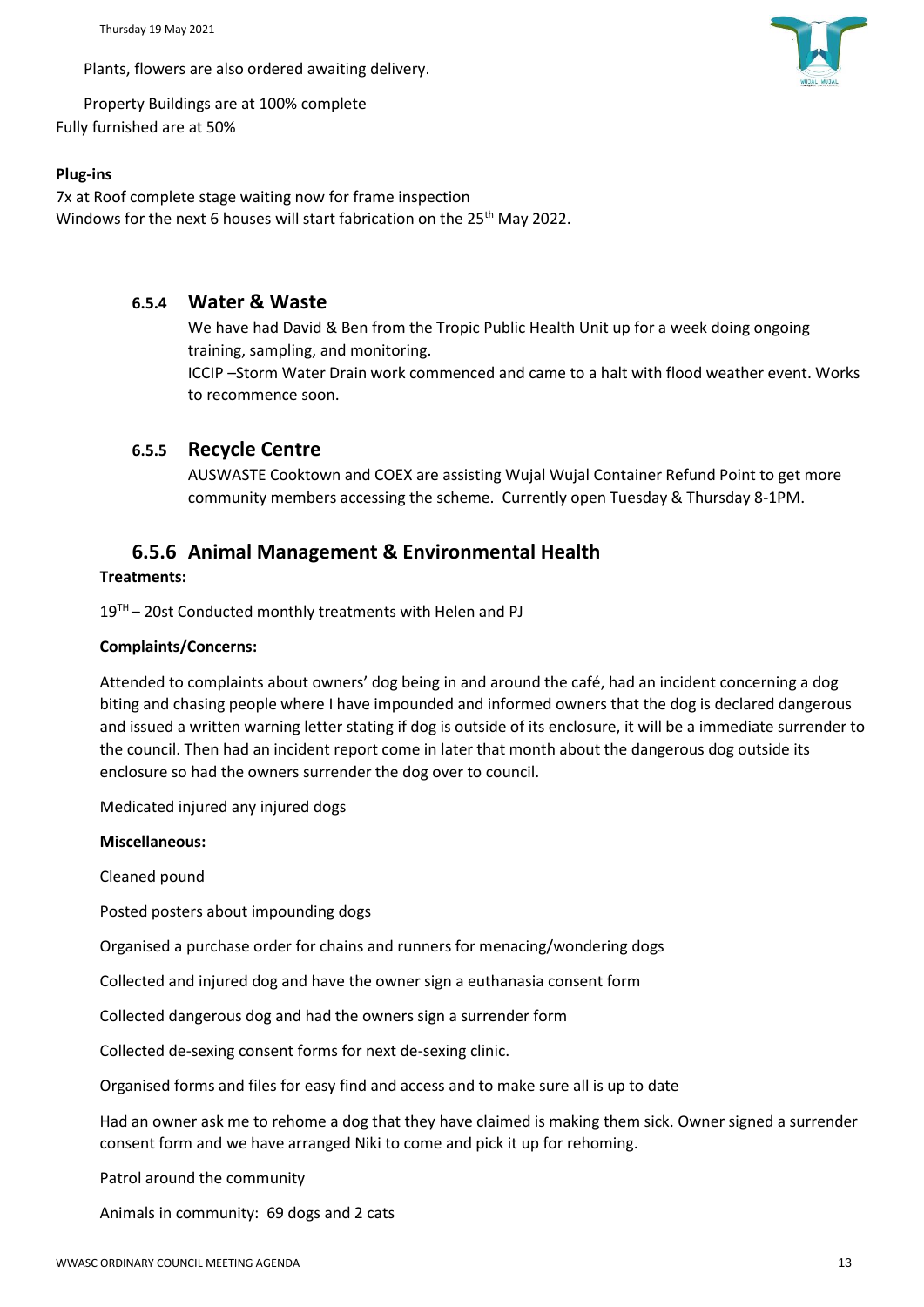

## **6.5.7 Art Centre**

## **Council Meeting Reports**

| <b>Reporting Period</b>  | April 2022                 |
|--------------------------|----------------------------|
| Department               | Art Centre                 |
| <b>Reporting Officer</b> | Vikki Burrows/Cassie Roatz |

#### **Highlights:**

- Edwina Circuitt will be acting manager for the art centre, whilst the current manager is on long service leave. Edwina will be here from  $26<sup>th</sup>$  April –  $3<sup>rd</sup>$  June and will also be doing fine art workshops with the artists for the new body of work for CIAF Exhibition 2022.
- QRA spent the day filming Elders in the art centre for their stories on resilience. It was good to have the Elders visiting the centre and they enjoyed a fantastic spread of food prepared by the Café.
- Sonya Creek was chosen for an upcoming exhibition ARTNOW 2022 in November. This is a great opportunity and achievement as over 60 people applied for the exhibition at the Cairns Regional Art Gallery.
- There was an IACA Zoom meeting held this month, which was informative, all the staff attended.
- Tourist's have started arriving in the area for the tourist season, so foot traffic to the art centre has increased.
- As we have Edwina here, the art centre staff have been utilizing her knowledge to implement a more streamlined approach to sales by looking at barcoding and QR codes – this will in turn help with stock management and recording sales into the SAM system (Stories Art Money). **Data:**
- Sales report for the month of April 2022, attached. **Barriers & Issues:**
- The shipping container used for storing art materials is moldy, has no air ventilation and is extremely hard to open. Ideally it would be good to replace this container or fit out with air vents and repaint. The staff are worried about the health hazard due to the strong smell of mold coming from the container.
- The garden beds around the art centre building need weeding and cleaning up in preparation for the tourist season. The pathways & ramp around the art centre also need cleaning as they have become slippery with the recent rain. Tourists have started to remark on the gardens and slippery walkways.

## **Funding/Agreements/Financials:**

- WWAS Council received an extra \$50,000 funding per year from IVAIS for support workers at the art centre.
- The Year 3 Backing Indigenous Art report is to be submitted by the 20<sup>th</sup> of May (an extension has been made by Arts QLD).

## **6.5.8 HACC**

- **Funding and Spend**
	- o Lawn Services A. Gibson \$554.50
	- o Think Mobility HCP \$95.00
- **Issues with Programs etc**
	- o Nil
- **Client/Correspondence**
	- o Ongoing review of care plans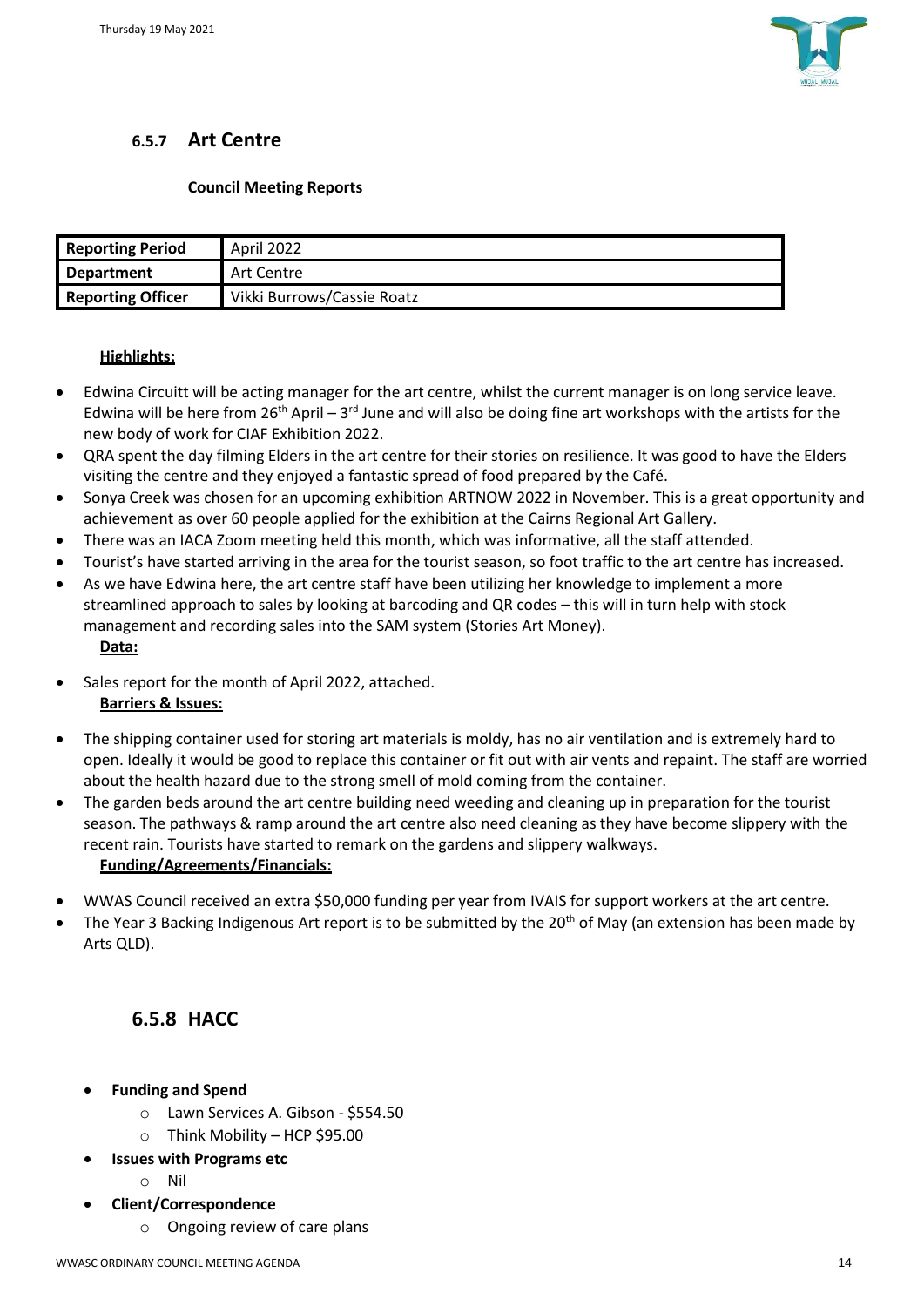- o Review of archives
- o MAC reviews submitted
- o Several clients submitted for higher care support HCP level 2-3
- $\circ$  1 x client approved for a HCP 2 6-9month wait time, in the interim care support services have increased to 2 per week.
- o 1 x client approved and commenced on CHSP meals
- o Complaint in re: to local emergency flood warning system
- o Discussion with Qld Housing re; respite rooms and their availability during wet season for clients if required
- **Reporting**
	- o Food safety audit completed by EHO PN jnr– corrective actions completed and implemented 6/4/22.
- **Staffing**
	- o All Community care staff attended Indigenous Palliative Care (Advanced Care planning) education session

## **6.5.9 Indigenous Knowledge Centre**

## *April 2022 IKC Report*

- Queensland Reconstruction Authority visited to create a film on Wujal's disaster resilience to be entered in an international disaster resilience award. A cultural protocol meeting was held with all stakeholders regarding filming local filming regulations in-line with local lore. After that they filmed a group of traditional dancers and conducted interviews. Wednesday QRA arranged an elder's lunch which was well attended and enjoyed. They concluded filming on Thursday afternoon and conducted interviews and got some great footage of the area and locals. Fingers crossed we now win the award for our community's disaster resilience.
- ATO has sent through forms for Council to set up an ATO Tax Help Centre in community to assist community members in completing their tax returns. The position is voluntary and community members would not have to pay for the service. The IKC Coordinator has previously expressed to the ATO that some financial reimbursement would assist in filling the role should we go ahead as they will be very busy come tax time and training would need to be provided for anyone willing to fill the position. By having a tax help centre would be beneficial to the community but the ATO should assist small indigenous communities by funding a position to help the people.
- Ican will be attending community more regularly in the future and are hoping to come in at least monthly. Organising a community stakeholder meeting with Ican and Wujal organisations to discuss issues facing our community.
- Early findings from the RMIT research and requests from community members the IKC is working with Justice Group to facilitate adult literacy lessons. We have found that many of the adult group have very poor literacy and numeracy skills and would like to improve. State Libraries Queensland do not offer any funding or programs to assist with literacy and numeracy at the present time and Cooktown District and Community Care an no longer providing the service. Contacted the Reading and Writing Hotline who have assisted us with reaching out to service providers to get the ball rolling. TAFE is willing to come to community and provide free courses if travel and accommodation is funded. Will continue to work with Justice Group to get a program that will suit our community members.

## *Projects*

Language Grant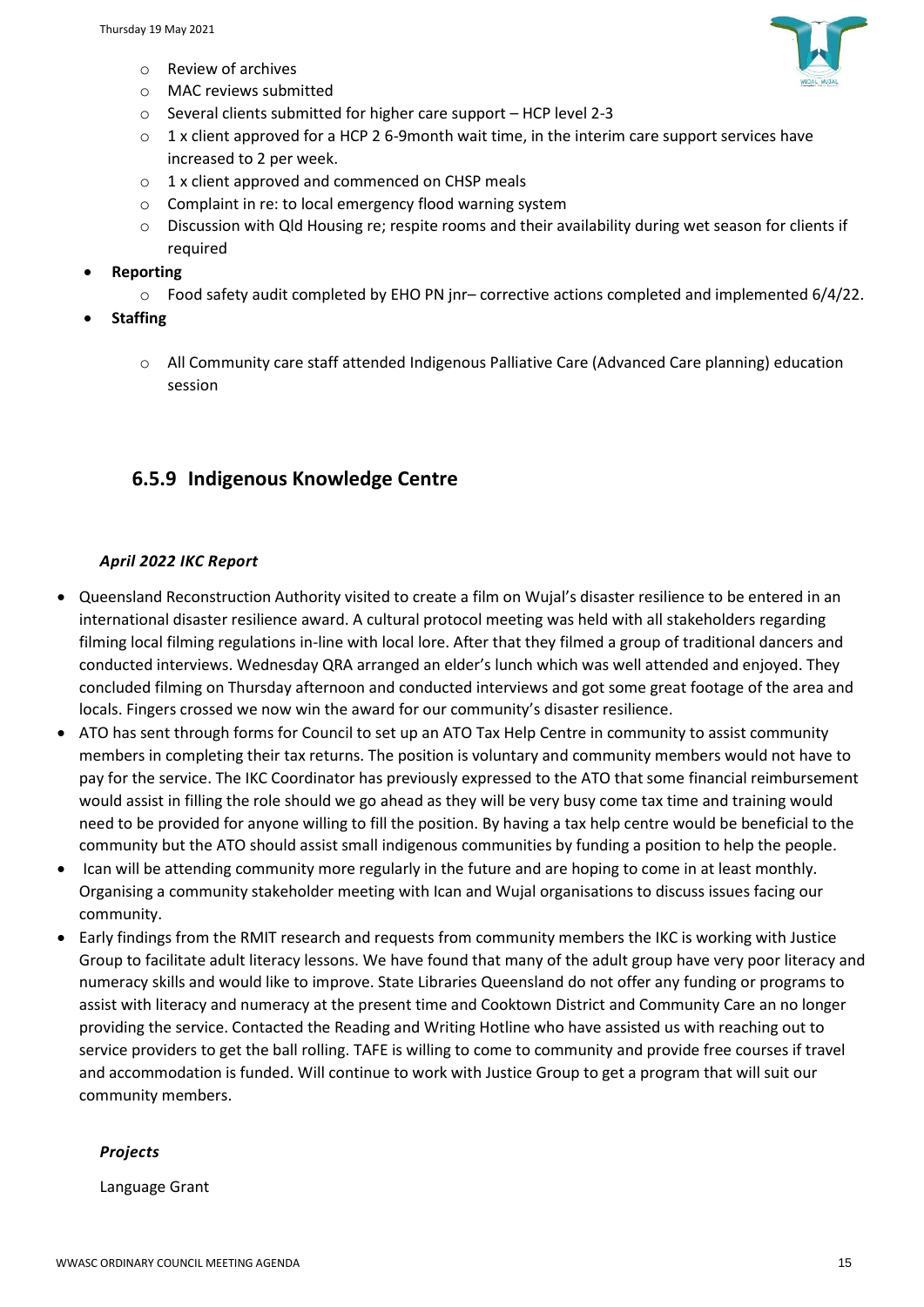Thursday 19 May 2021



- Miromaa has released the first test of the applications. An updated version is being released with some of the fixes completed. More work is being done for the audio level to make it consistent and easy to hear. Public can assess the test app via<https://testflight.apple.com/join/akxqn4mw>
- Doing the final checks and writing keywords and a couple of key recordings and the app will be going live in May

First 5 Forever Mum's and Bub's

- A St Johns First course for parents and caregivers has been organised for 19/5/22. This is an outreach program to get parents to come and attend the group. Information about other sessions will be handed out and in the process of working with the Child Health Nurse at the clinic to get other sessions around mental health, child safety etc as well as early literacy, education and bonding.
- State Libraries has escalated their concerns to their managers around the funding reports not being submitted to them from us. They require figures immediately and so that we can fully expend the funding by the end of financial year otherwise we will have to reimburse State Libraries. No extensions are being granted for the First 5 Forever Program this year due to many libraries having big underspends.

## *IKC Expenditure*

Lexton Nandy \$1,669.32 RMIT Research Funding for Coresearcher payment from Monday 28/3/22 – Friday 1/04/22

Local Government Managers Australia \$220 For two participants to attend the LGMA Grant Writing webinar 3/5/22 Training GL

Kylie Mills

\$75.22

Reimbursement for Animoto Video maker for subscription to create required video for the LGMA Excellence Awards and the purchase of water for the dance participants for the QRA filming

Modern Teaching Aids \$7,571.56 Mum's and Bub's Group Funding for storage and resources

Fields Solutions Group \$1,799.42 Twelve monthly payments of \$149.95 for community wifi in the IKC

## *Recommendations/resolution*

• Nil

## *Statistics*

*IKC*

- 166 attendances throughout the month (School holiday's, Public Holiday's and worked from home for 2 days)
- 28 Loans for the month
- 2 new members